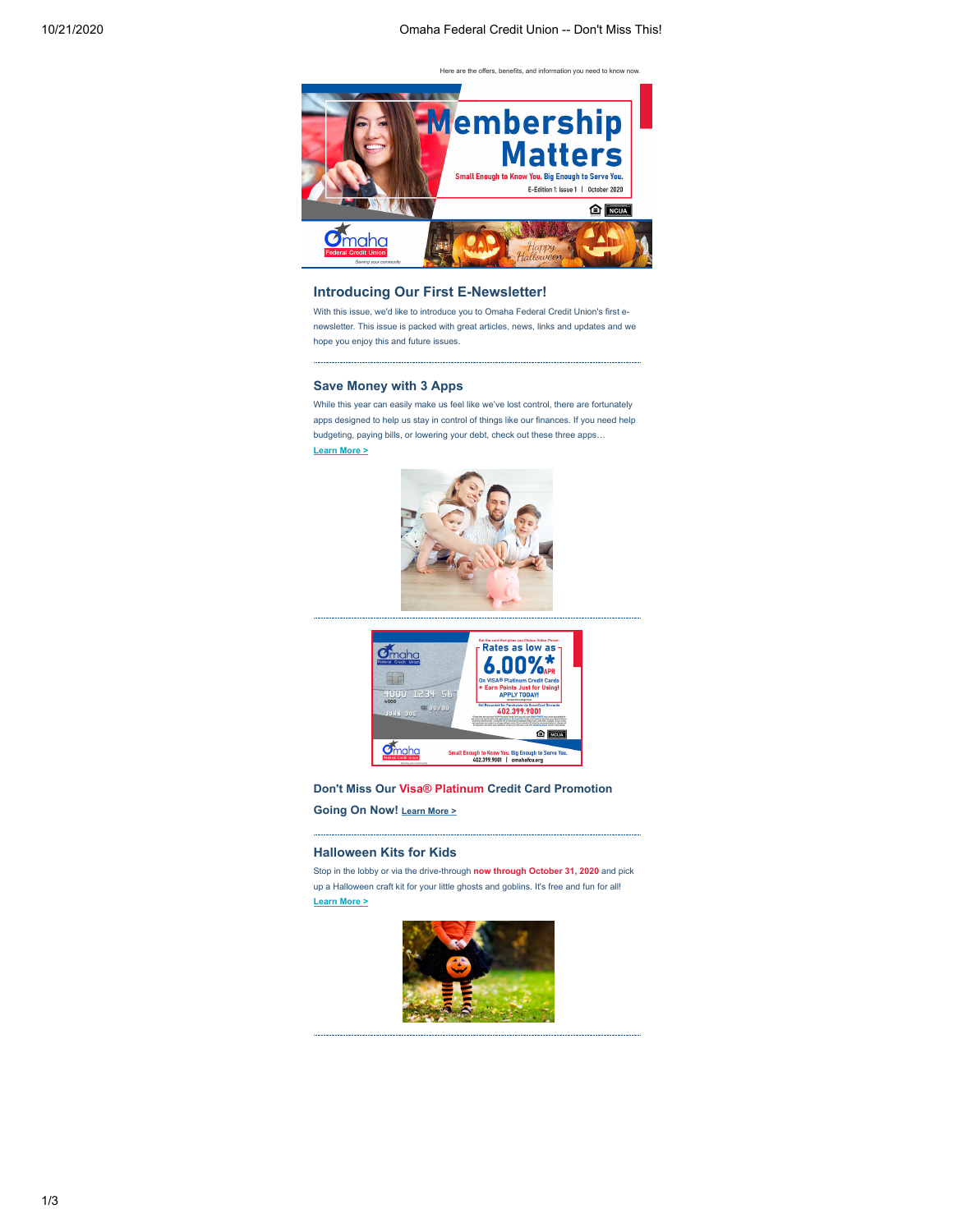10/21/2020 Omaha Federal Credit Union -- Don't Miss This!



# **Planning for Retirement with Adult Children Living at home**

You hoped to be empty nesters by this stage of your life, when retirement rests on your doorstep. However, there's just one glitch – you have… **[Learn More >](https://www.cuinsight.com/how-to-prepare-for-retirement-with-adult-children-living-at-home.html?utm_source=hs_email&utm_medium=email&_hsenc=p2ANqtz-8cY1pqZ8OD2JWJAG3BfBxU9TiMDYXkRvA1_u-DrQ0I0Y9ImOF6UyL-6AmfUQMQdsX612Ya)**







**Don't miss our annual [Santa Letters for Kids](https://www.omahafcu.org/2020/10/13/santa-letters-for-kids/?utm_source=hs_email&utm_medium=email&_hsenc=p2ANqtz-8cY1pqZ8OD2JWJAG3BfBxU9TiMDYXkRvA1_u-DrQ0I0Y9ImOF6UyL-6AmfUQMQdsX612Ya) donation campaign running now through Nov. 2, 2020. Customized letters are \$3.00 each. Also, don't miss our annual Project Santa donation campaign running Nov. 27 through Dec. 20, 2020. More details to come in next month's e-newsletter!**

### **Upcoming Holiday Hours**

**Veteran's Day** (Wednesday, November 11, 2020): Closed **Thanksgiving** (Thursday, November 26, 2020): Closed **Day After Thanksgiving** (Friday, November 27, 2020): Open **Christmas Eve** (Thursday, December 24, 2020): Close at 1 p.m. **Christmas** (Friday, December 25, 2020): Closed **New Year's Eve** (Thursday, December 31, 2020): Close at 3 p.m. **New Year's Day** (Friday, January 1, 2021): Closed